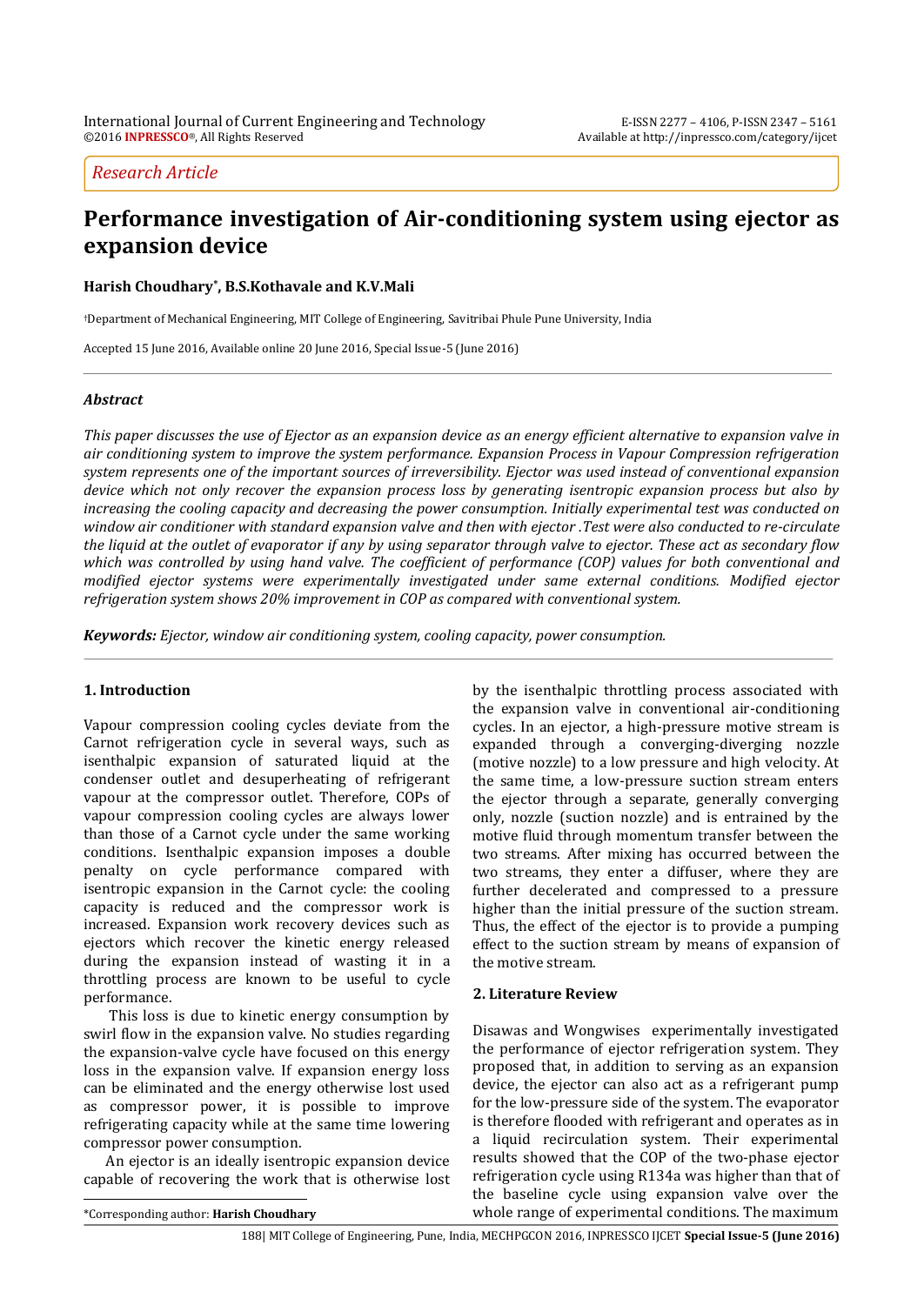improvement achieved was about 13% at low heat sink and heat source temperatures. Less attention has been given to low-pressure working fluids in the literature for ejector cooling cycles compared with R744 due to their lower work recovery potential. However, ejector cooling cycles using low-pressure refrigerants, such as R134a or R1234yf, can still have noticeable performance improvements.

Nehdi *et al*. numerically investigated that replacing the throttle valve with a two-phase ejector improved COP up to 22% in a vapour compression system using R-141b as refrigerant. Bilir and Ersoy performed experiment refrigeration system using two phase ejector as expander. It was found that depending on operating condition, the work recovery in the ejector was 14% and 17%.Their experimental showed that COP of ejector refrigeration system was 6.2-14.5% higher than that of conventional system.

Pottker and Hrnjak experimentally tested an R410A EEC and reported improvements from 8.2% to 14.8% over the basic system. Lawrence and Elbel experimentally investigated the performance of an alternate two phase ejector refrigeration system. Maximum COP improvement of 8% with R134a and 12% with R1234yf was found. Sumeru *et al* numerically and experimentally investigated alternate ejector refrigeration cycle in air conditioning system which shows increased in COP of 4.17, 11.14 and 13.78% at ambient temperature of 30, 35 and 40  $\,^{\circ}$ C respectively.

# **3. Standard and modified ejector cycle**

# *3.1 Standard Ejector refrigeration system*

Two-phase ejector-expansion refrigeration cycle along with P-h diagram is shown in figure. It consist of two extra components i.e. ejector and separator as compared with conventional system. The high pressure liquid refrigerant coming out from condenser is expanded through motive nozzle of the ejector. This expansion of the high-pressure liquid refrigerant is useful to entrain and raises the vapour pressure of refrigerant at the outlet of the evaporator. This expansion of the high-pressure liquid refrigerant is useful to entrain and raises the vapour pressure of refrigerant at the outlet of the evaporator. Liquid refrigerant coming from outlet of condenser is called primary flow and flow coming from evaporator outlet is called secondary flow. Mixing of both the fluid takes place in mixing chamber. At Diffusion nozzle, fluid is decelerated, hence pressure will increase. This pressure is higher than initial pressure of suction stream.

At the outlet of the ejector the two-phase fluid is sent to the liquid-vapour separator, where the vapour refrigerant enters the compressor and finally becomes the motive stream, while the liquid refrigerant returns to the evaporator through a throttle valve and finally becomes the suction stream. Due to higher compressor inlet pressure, work of compression is reduced as compared with basic cycle. Evaporator cooling capacity is also increased since evaporator is flooded with liquid refrigerant at the inlet of evaporator. Hence COP of the system also increases.



**Fig. 1** Ejector refrigeration cycle with P-h diagram

*3.2 Modified Ejector refrigeration system*



**Fig.2** Modified ejector refrigeration cycle

Figure shows the layout diagram of modified ejector refrigeration system. It has small modification as compared to standard ejector refrigeration system. High pressure liquid refrigerant at the outlet of condenser is expanded in motive nozzle, which act as primary flow .At proper valve opening position, liquid at lower part of separator is sucked due to pressure difference and act as secondary flow. In the mixing chamber, fluid is decelerated further in diffusion section and compressed to a pressure higher as compared with initial pressure of the suction stream. The fluid at the outlet of the ejector is sent to the evaporator. Outlet of evaporator is send to liquidvapour separator, where the vapour enters the compressor which act motive stream, while the liquid refrigerant which returns to the evaporator through a hand valve becomes the suction stream. Hence flow can be controlled by regulating hand valve.

# **4. Experimental setup without Ejector**

First the performance of air conditioning system was tested without ejector and theoretical and actual coefficient of performance was calculated for existing window air conditioning system.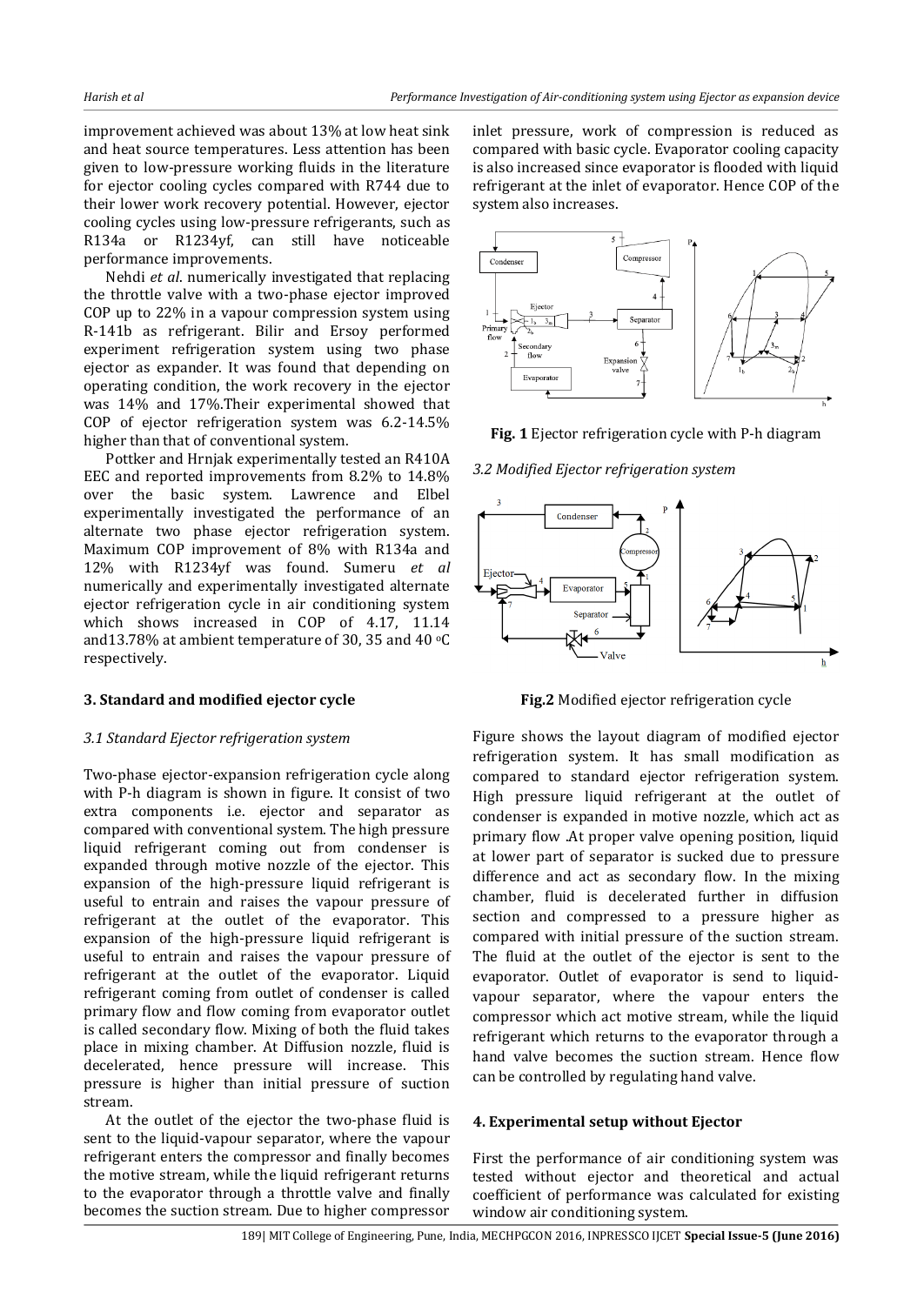

**Fig. 3** Schematic of experimental setup without ejector

Figure shows schematic layout of experimental setup without ejector. Two pressure gauges were used to measure inlet and outlet pressure of compressor. Five thermocouples were used at various positions as shown in figure.

Power consumed by window air conditioning system was calculated by using wattmeter. To have steady reading, total ten reading were taken at an interval of 10 minutes. Coolpack was used to draw actual and ideal cycle. Coolpack is a collection of simulation tools for refrigeration prepared by Department of Energy Engineering, Technical University of Denmark.

Actual cooling capacity was calculated by one of the simplest methods where dry and wet bulb temperature were calculated at lower compartment where air flows in over the cooling coils of evaporator and at upper compartment where cooled air thrown out were calculated by pychrometer. Mass flow rate was calculated by measuring velocity at lower and upper compartment. Anemometer was used to measure velocity.



**Fig. 4** Actual cycle drawn in coolpack software

Figure shows cycle of vapour compression system without ejector drawn using Coolpack. Cycle shows Evaporation cooling capacity and heat rejection by condenser.

# **5. Experimental with ejector Setup**

Figure shows the layout diagram of experimental setup with ejector. Ejector,separator,valve were the extra component used to make changes in the system.

These changes were made in same window air conditioner. Experimental setup consist thermocouples which measure temperature at various places namely T1,T2,T3,T4,T5,T6,T7 and three pressure gauges P1,P2,P3 were used . Hand valve was used to control the flow from separator to ejector.



**Fig. 5** Schematic of experimental setup with ejector

## *5.1 Experimental procedure*

Initially valve was totally closed and tests were conducted. Temperature and pressure reading were taken at various positions, at the same time a wet and dry bulb temperature were calculated at lower and upper compartment of window air conditioner. Velocity of air was calculated using anemometer.



**Fig. 6** Actual experimental setup

Now to re-circulate liquid refrigerant if any present at outlet of evaporator, valve was open gradually. Liquid refrigerant which was collected at the bottom, act as secondary flow to ejector. Hence, by adjusting the position of valve, pressure and temperature reading were noted.

### **6. Results and discussion**

Various results were plotted by changing valve position. Hence seven positions were used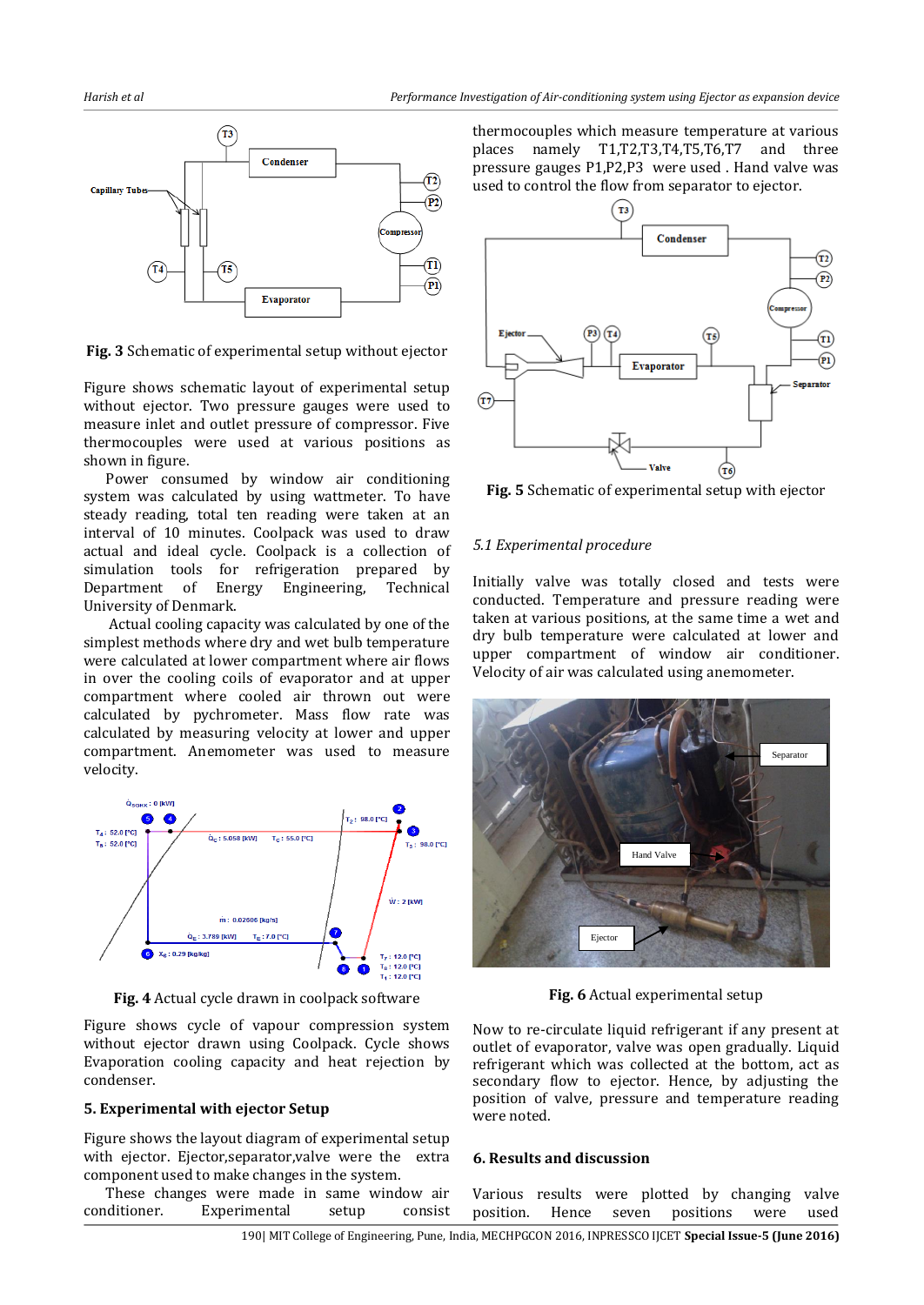i.e,0%,7%,12.5%,25%,50%,75% and 100%.Therefore 0% indicates fully closed and 100 % indicates fully open.

#### *6.1 Effect on compressor inlet temperature*



**Fig. 7** Variation of compressor inlet temperature with valve opening

The above figure 7 shows variation of compressor inlet temperature at different valve opening position. It was seen that between 0 to 25 % of valve opening compressor inlet temperature decreases randomly and afterward it almost remain constant for other valve opening position. It indicates that after 7% opening of the valve there was reverse flow taking place from ejector to the separator. Therefore, the compressor inlet temperature decreases.

#### *6.2 Effect on Compressor outlet temperature*



**Fig. 8** Variation of compressor outlet temperature with valve opening

The above figure 8 shows the variation of compressor outlet temperature with different valve opening. Initially from 0 to 7 % opening of valve the compressor outlet temperature increase and after that it decreases. This decrease in outlet temperature was due to decrease in inlet temperature in compressor as shown in figure 7.

*6.3 Effect on condenser outlet temperature*



**Fig. 9** Variation of condenser outlet temperature with valve opening

Figure shows the variation of condenser outlet temperature with different valve opening. Condenser Outlet Temperature remains almost constant at various valves opening position. This indicates that there is no effect of valve opening on condenser outlet temperature.

#### *6.4 Effect on Evaporator inlet temperature*



# **Fig. 10** Variation of evaporator inlet temperature with valve opening

Figure shows the variation of evaporator inlet temperature with different valve opening position. Evaporator inlet temperature decreases with different valve opening position. Since after 7% opening of valve, there was reverse flow. Hence due to reduction in compressor inlet temperature, there was also drop in evaporator inlet temperature.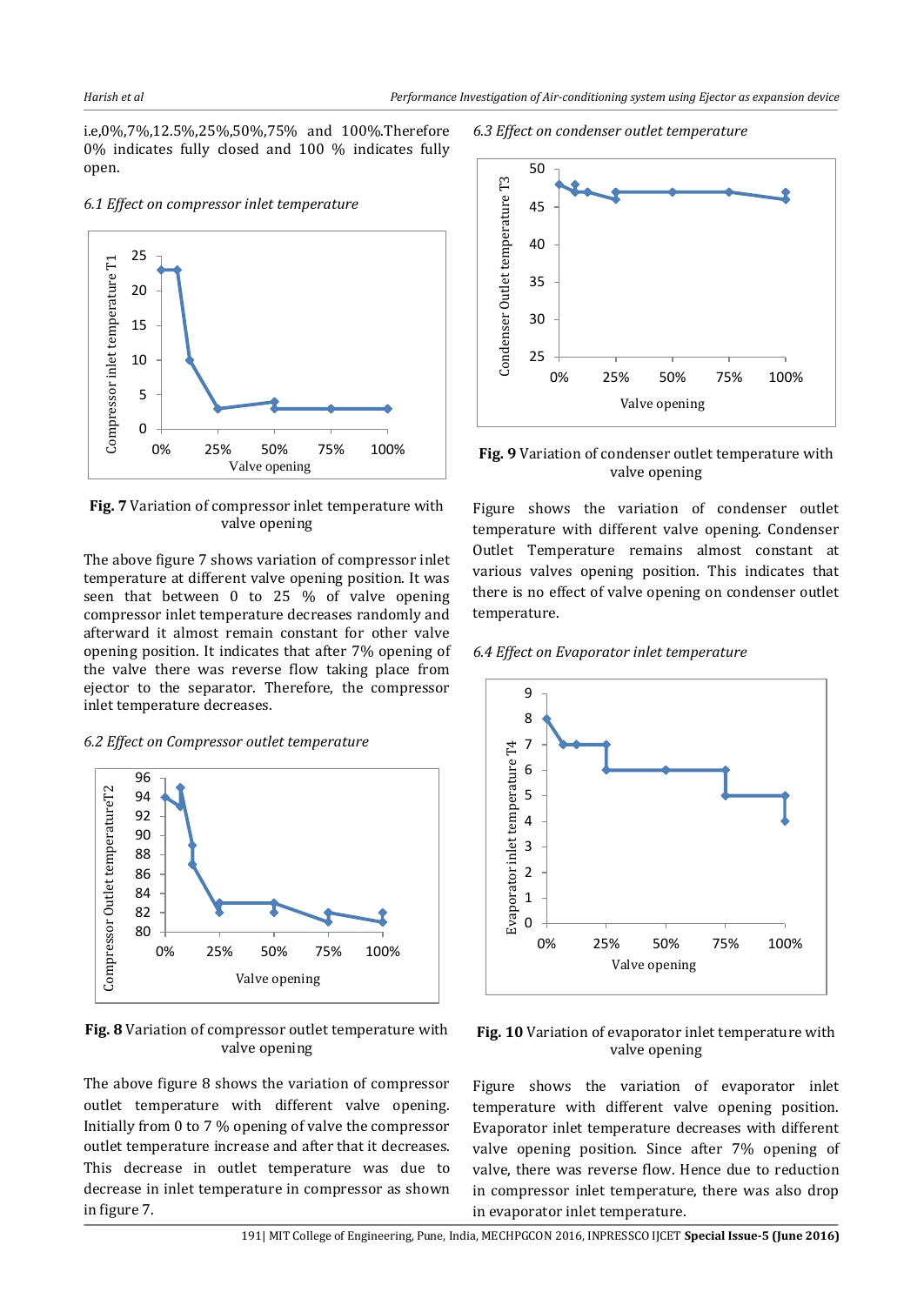*6.5 Effect on Evaporator outlet temperature*





**Fig. 11** Variation of evaporator outlet temperature with valve opening

Figure shows variation of evaporator outlet temperature with different valve position. It shows that evaporator outlet temperature increases with opening of valve. This shows that, there is superheating of refrigerant at outlet of evaporator due to reduced mass flow rate of refrigerant to evaporator.

*6.6 Effect on cooling capacity*



**Fig. 12** Variation of cooling capacity with valve opening

Figure shows variation of cooling capacity at different valve opening. Cooling capacity first increases and then decreases. This was mainly due to reversed flow in system after 7% opening of the valve. At 7% opening of the valve maximum, cooling capacity was obtained. After that for almost all other positions, cooling capacity remains constant. Hence when valve was completely closed modified ejector refrigeration system shows improvement of 6% as compared with conventional cycle. But at 7 % opening of valve it shows 14% improvement in cooling capacity as compared with vapour compression refrigeration cycle.



**Fig. 13** Variation of Actual COP with valve opening

Figure shows variation of actual COP with different valve opening. COP increases first up to 7 % opening of valve and then gradually decreases up to 25 % opening of valve and then it almost remain constant from 25% to 100%opening of the valve. The actual COP of the system mainly increases due to increase in cooling capacity and decrease in power consumption.

### **Conclusions**

The performance of window air conditioning system with modified ejector refrigeration system was been tested and analysed for different valve opening positions. The focus of this work was to increase the cooling capacity and decrease the power consumption.

| Table 1 Comparison between two cycle performances |  |  |  |
|---------------------------------------------------|--|--|--|
|---------------------------------------------------|--|--|--|

| Sr.no | Description                    | Vapour<br>compression<br>refrigeration cycle | Modified<br>Ejector<br>Refrigeratio<br>n cycle |
|-------|--------------------------------|----------------------------------------------|------------------------------------------------|
| 1     | Cooling capacity               | 3.789kW                                      | 4.32kW                                         |
| 2     | Work input                     | 2 kW                                         | 1.9 KW                                         |
| 3     | Coefficients of<br>performance | 1.89                                         | 2.27                                           |

The experimental results shows that,

- 1) Cooling capacity of modified ejector refrigeration system at 7% opening of valve was increase by 14% over the conventional vapour compression refrigeration cycle of window air conditioning system.
- 2) Power consumption of modified ejector refrigeration system at 7% opening of valve was decrease by 5% over the conventional vapour compression refrigeration cycle of window air conditioning system.
- 3) The coefficient of performance of modified ejector refrigeration system at 7% opening of valve was